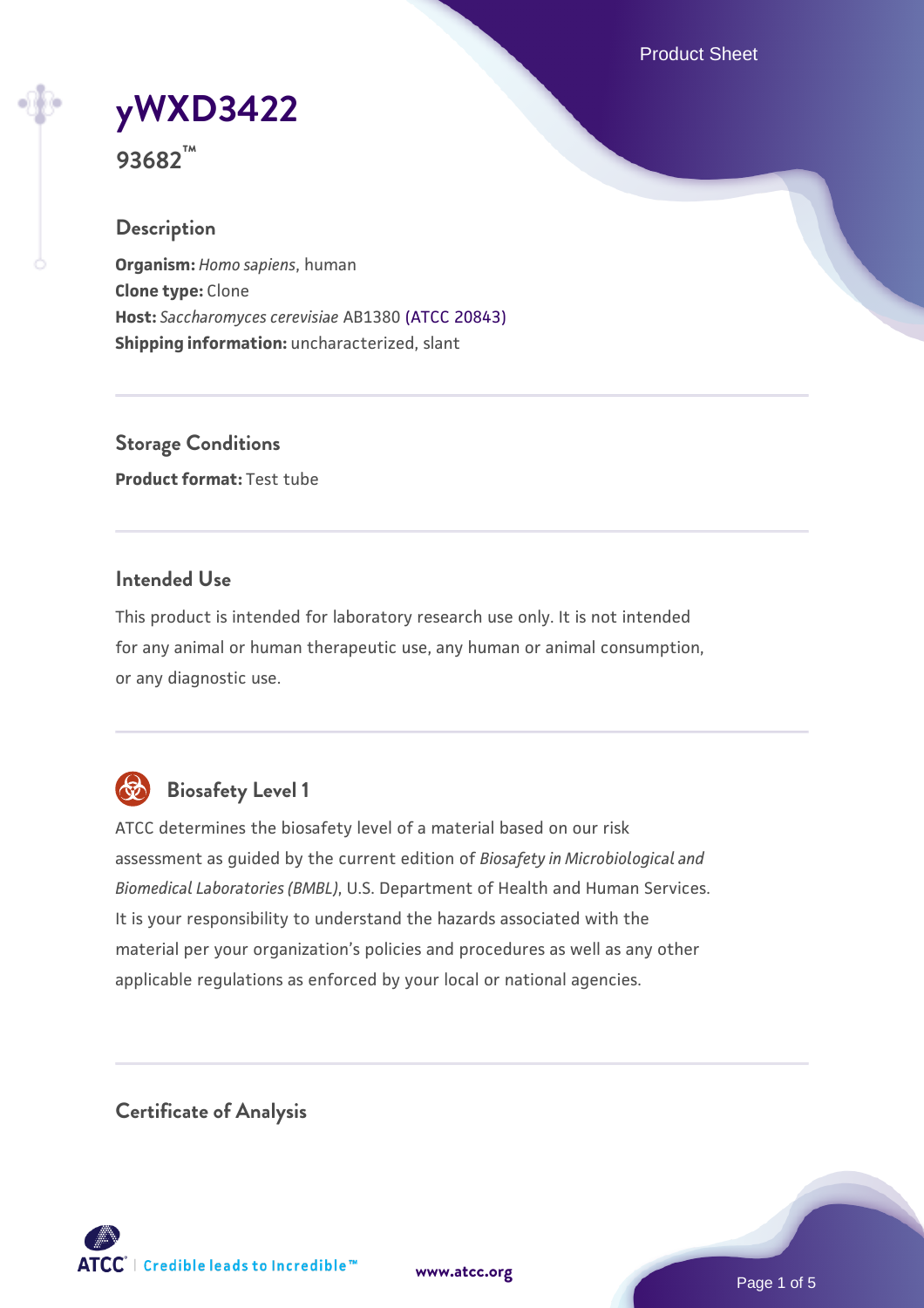## **[yWXD3422](https://www.atcc.org/products/93682)** Product Sheet **93682**

For batch-specific test results, refer to the applicable certificate of analysis that can be found at www.atcc.org.

## **Insert Information**

**Type of DNA:** genomic **Genome:** Homo sapiens **Chromosome:** X X pter-q27.3 **Gene name:** DNA Segment, single copy **Gene product:** DNA Segment, single copy [DXS3090] **Gene symbol:** DXS3090 **Contains complete coding sequence:** Unknown **Insert end:** EcoRI

## **Vector Information**

**Construct size (kb):** 200.0 **Intact vector size:** 11.454 **Vector name:** pYAC4 **Type of vector:** YAC **Host range:** *Saccharomyces cerevisiae*; *Escherichia coli* **Vector information:** other: telomere, 3548-4235 other: telomere, 6012-6699 Cross references: DNA Seq. Acc.: U01086 **Cloning sites:** EcoRI **Markers:** SUP4; HIS3; ampR; URA3; TRP1 **Replicon:** pMB1, 7186-7186; ARS1, 9632-10376

# **Growth Conditions**

**Medium:** 



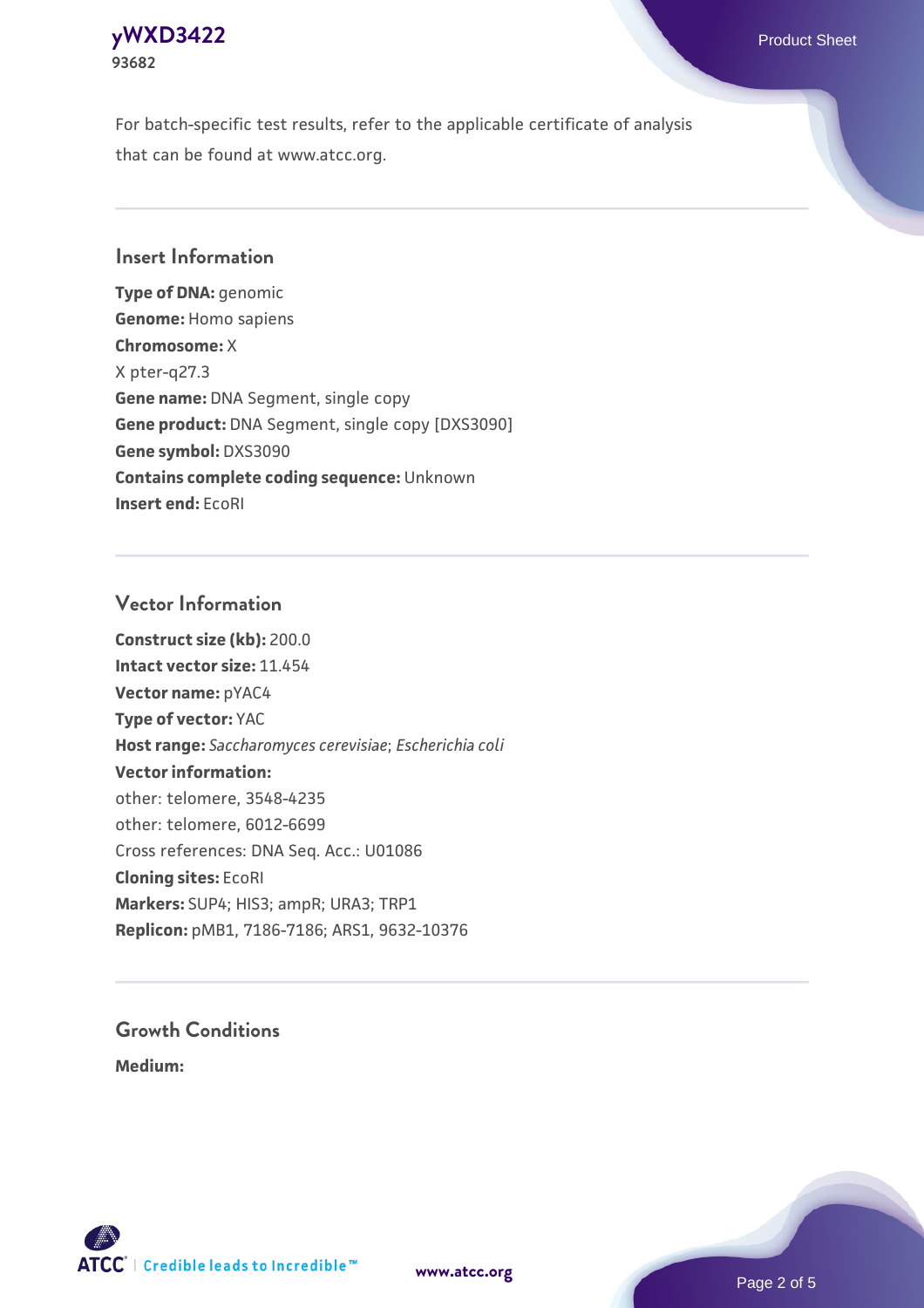#### **[yWXD3422](https://www.atcc.org/products/93682)** Product Sheet **93682**

[ATCC Medium 1245: YEPD](https://www.atcc.org/-/media/product-assets/documents/microbial-media-formulations/1/2/4/5/atcc-medium-1245.pdf?rev=705ca55d1b6f490a808a965d5c072196) **Temperature:** 30°C

#### **Notes**

More information may be available from ATCC (http://www.atcc.org or 703- 365-2620).

## **Material Citation**

If use of this material results in a scientific publication, please cite the material in the following manner: yWXD3422 (ATCC 93682)

## **References**

References and other information relating to this material are available at www.atcc.org.

## **Warranty**

The product is provided 'AS IS' and the viability of ATCC® products is warranted for 30 days from the date of shipment, provided that the customer has stored and handled the product according to the information included on the product information sheet, website, and Certificate of Analysis. For living cultures, ATCC lists the media formulation and reagents that have been found to be effective for the product. While other unspecified media and reagents may also produce satisfactory results, a change in the ATCC and/or depositor-recommended protocols may affect the recovery, growth, and/or function of the product. If an alternative medium formulation or reagent is used, the ATCC warranty for viability is no longer



**[www.atcc.org](http://www.atcc.org)**

Page 3 of 5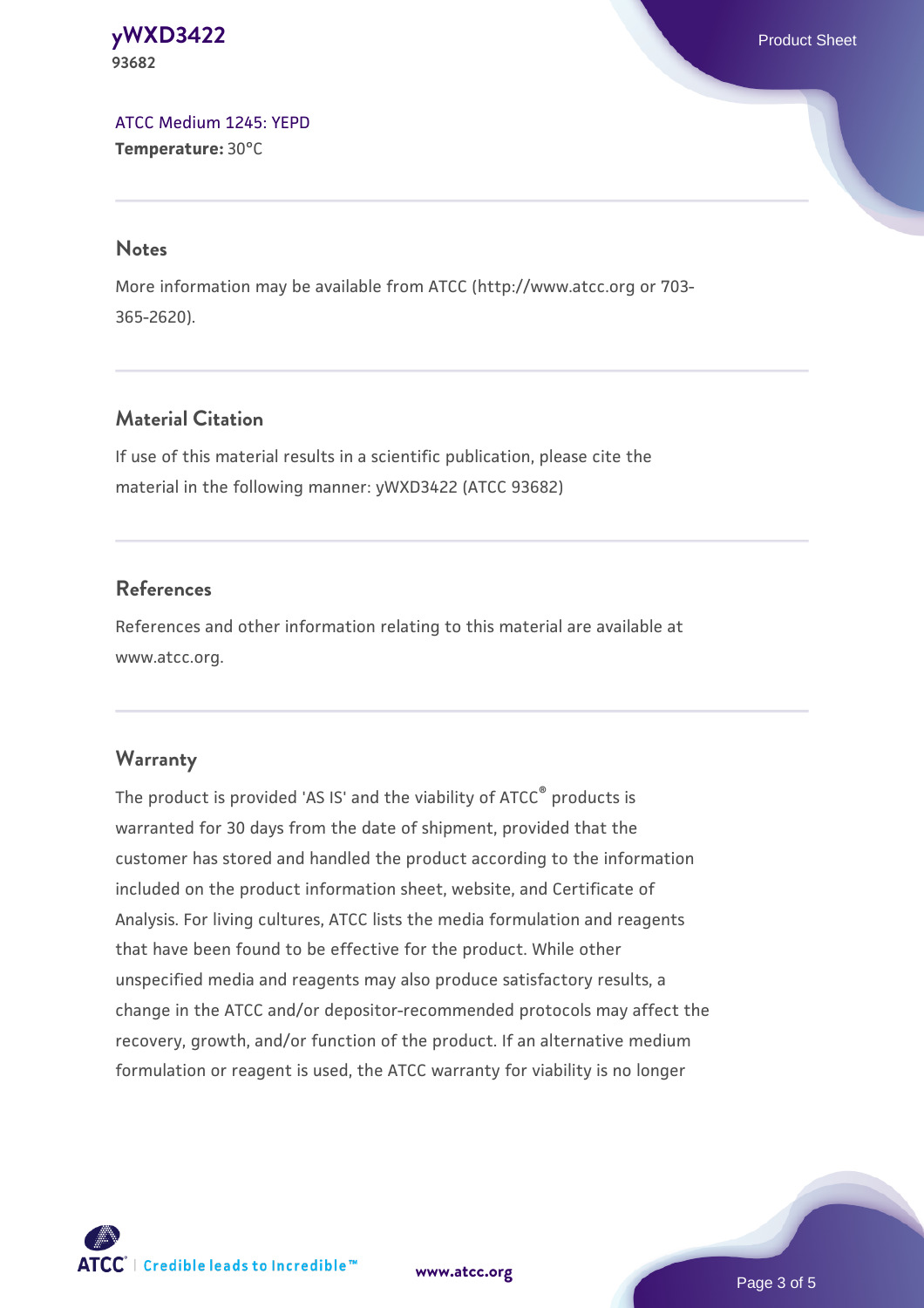**[yWXD3422](https://www.atcc.org/products/93682)** Product Sheet **93682**

valid. Except as expressly set forth herein, no other warranties of any kind are provided, express or implied, including, but not limited to, any implied warranties of merchantability, fitness for a particular purpose, manufacture according to cGMP standards, typicality, safety, accuracy, and/or noninfringement.

#### **Disclaimers**

This product is intended for laboratory research use only. It is not intended for any animal or human therapeutic use, any human or animal consumption, or any diagnostic use. Any proposed commercial use is prohibited without a license from ATCC.

While ATCC uses reasonable efforts to include accurate and up-to-date information on this product sheet, ATCC makes no warranties or representations as to its accuracy. Citations from scientific literature and patents are provided for informational purposes only. ATCC does not warrant that such information has been confirmed to be accurate or complete and the customer bears the sole responsibility of confirming the accuracy and completeness of any such information.

This product is sent on the condition that the customer is responsible for and assumes all risk and responsibility in connection with the receipt, handling, storage, disposal, and use of the ATCC product including without limitation taking all appropriate safety and handling precautions to minimize health or environmental risk. As a condition of receiving the material, the customer agrees that any activity undertaken with the ATCC product and any progeny or modifications will be conducted in compliance with all applicable laws, regulations, and guidelines. This product is provided 'AS IS' with no representations or warranties whatsoever except as expressly set forth herein and in no event shall ATCC, its parents, subsidiaries, directors, officers, agents, employees, assigns, successors, and affiliates be liable for indirect, special, incidental, or consequential damages of any kind in connection with or arising out of the customer's use of the product. While reasonable effort is made to ensure authenticity and reliability of materials on deposit, ATCC is not liable for damages arising from the misidentification or



**[www.atcc.org](http://www.atcc.org)**

Page 4 of 5